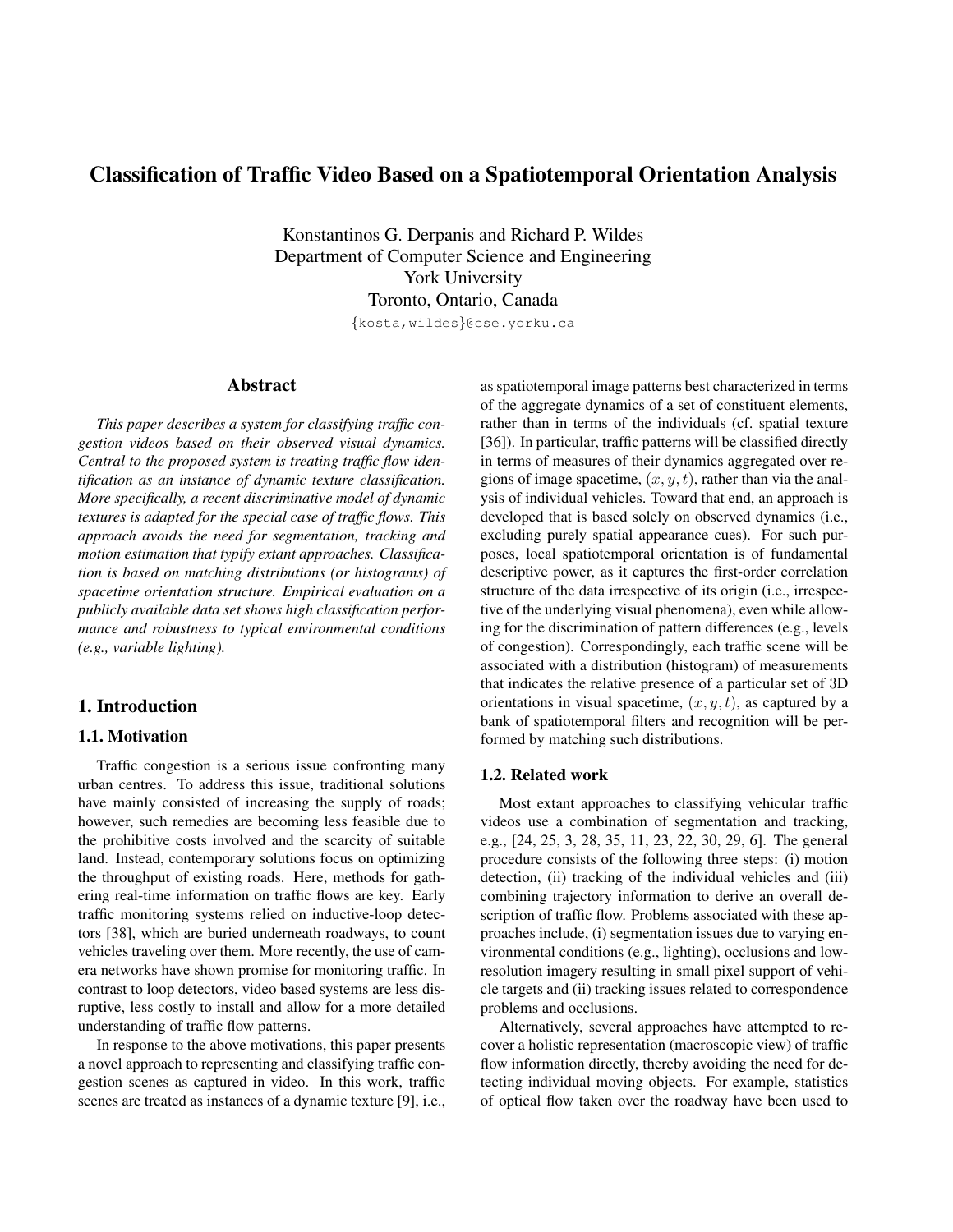characterize traffic flow [\[41,](#page-7-12) [27,](#page-7-13) [32,](#page-7-14) [31,](#page-7-15) [26\]](#page-7-16). A drawback of these approaches is that extracting reliable measurements of flow is difficult in traffic scenarios due to environmental conditions and are subject to noise in cases where there are many vehicles in the scene. Other work has proposed that traffic flows could be modeled directly as dynamic textures [\[7\]](#page-6-2), defined as an autoregressive (AR) stochastic process with spatial and temporal components [\[15\]](#page-7-17). The utility of this representation was demonstrated in the context of a traffic congestion classification application. A drawback of this approach is the large computational load in fitting the model, as a result analysis is limited to relatively small image patches and might make this approach impractical for application to real-time traffic monitoring.

Similar to [\[7\]](#page-6-2), the proposed approach adopts previous work directed at general dynamic texture classification [\[13\]](#page-7-18) for the purpose of classifying traffic congestion scenes. Previous empirical evaluation of the proposed approach on a standard image data set consisting of a wide range of dynamic textures has shown significant classification improvement over alternative state-of-the-art approaches. Spatiotemporal oriented energy filters serve in defining the representation employed. In addition to the analysis of dynamic textures [\[13\]](#page-7-18), previous efforts have used similar operators in the analysis of image sequences for various other purposes, e.g., enhancement [\[17,](#page-7-19) [20\]](#page-7-20), motion estimation  $[21, 18, 34]$  $[21, 18, 34]$  $[21, 18, 34]$  $[21, 18, 34]$  $[21, 18, 34]$  and activity recognition  $[10, 14, 12]$  $[10, 14, 12]$  $[10, 14, 12]$  $[10, 14, 12]$  $[10, 14, 12]$ . Significantly, it appears that no previous work has used the filter outputs to support traffic congestion classification, as shown here.

## 1.3. Contributions

In the light of previous research, the contributions of the present work are as follows. First, a system is presented for classifying traffic congestion scenes depicted in videos. The system is based on a particular spatiotemporal filtering formulation for measuring spatiotemporal oriented energy that is used for representing and recognizing traffic congestion scenarios based solely on their underlying dynamics. Second, empirical evaluation on a publicly available data set demonstrates that the proposed system achieves state-ofthe-art performance, while at the same time being amenable to computationally efficient realization.

# 2. Technical approach

The local spacetime orientation of a visual pattern captures significant, meaningful aspects of its dynamic structure [\[1,](#page-6-3) [40,](#page-7-27) [13\]](#page-7-18). As examples, it can provide the basis for characterizing image motion as well as more general pattern dynamics, even while exhibiting robustness to illumination as well as purely spatial appearance variation. Correspondingly, a spatiotemporally oriented decomposition of a visual pattern provides a useful basis for local representation of image dynamics. By extension, aggregate measures of orientation over a region of visual spacetime are of use in characterizing the region's spacetime texture. The characteristics of this approach are well matched to the analysis of traffic video: The dynamics of the pattern are captured, robustness to illumination provides ability to operate consistently over a wide range of natural and artificial lighting conditions and robustness to purely spatial appearance allows traffic patterns to be characterized independent of the exact composition of the vehicles involved.

## <span id="page-1-2"></span>2.1. Representation: Distributed spacetime orientation

The desired spacetime orientation decomposition is realized using a bank of broadly tuned 3D Gaussian third derivative filters,  $G_{3_{\hat{\theta}}}(x, y, t)$ , with the unit vector  $\hat{\theta}$  capturing the 3D direction of the filter symmetry axis. The responses of the image data to this filter are pointwise rectified (squared) and integrated (summed) over a spacetime region,  $\Omega$ , that covers the entire traffic scene sample under analysis, to yield the following energy measurement for the region

<span id="page-1-1"></span>
$$
E_{\hat{\theta}} = \sum_{(x,y,t)\in\Omega} (G_{3_{\hat{\theta}}} * I)^2,
$$
 (1)

where  $I \equiv I(x, y, t)$  denotes the input imagery and  $*$  convolution. Notice that while the employed Gaussian derivative filter is phase-sensitive, summation over the support region ameliorates this sensitivity to yield a measurement of signal energy at orientation  $\theta$ . More specifically, this follows from Parseval's theorem [\[5\]](#page-6-4) that specifies the phaseindependent signal energy in the frequency passband of the Gaussian derivative:

$$
E_{\hat{\theta}} \propto \sum_{(\mathbf{k},\omega_t)} |\mathcal{F}\{G_{3_{\hat{\theta}}} * I\}(\omega_x, \omega_y, \omega_t)|^2, \quad (2)
$$

where  $(\omega_x, \omega_y, \omega_t)$  denotes the spatiotemporal frequency coordinate and  $\mathcal F$  the Fourier transform<sup>[1](#page-1-0)</sup>.

Each oriented energy measurement, [\(1\)](#page-1-1), is confounded with spatial orientation. Consequently, in cases where the spatial structure varies widely about an otherwise coherent dynamic region (e.g., single motion across a region with varying spatial texture), the responses of the ensemble of oriented energies will reflect this behaviour and thereby are spatial appearance dependent; whereas, a description of pure pattern dynamics is sought. To remove this difficulty, the spatial orientation component is discounted by "marginalization" of this attribute, as follows.

In general, a pattern exhibiting a single spacetime orientation (e.g., image velocity) manifests itself as a plane

<span id="page-1-0"></span><sup>&</sup>lt;sup>1</sup>Strictly, Parseval's theorem is stated with infinite frequency domain support on summation.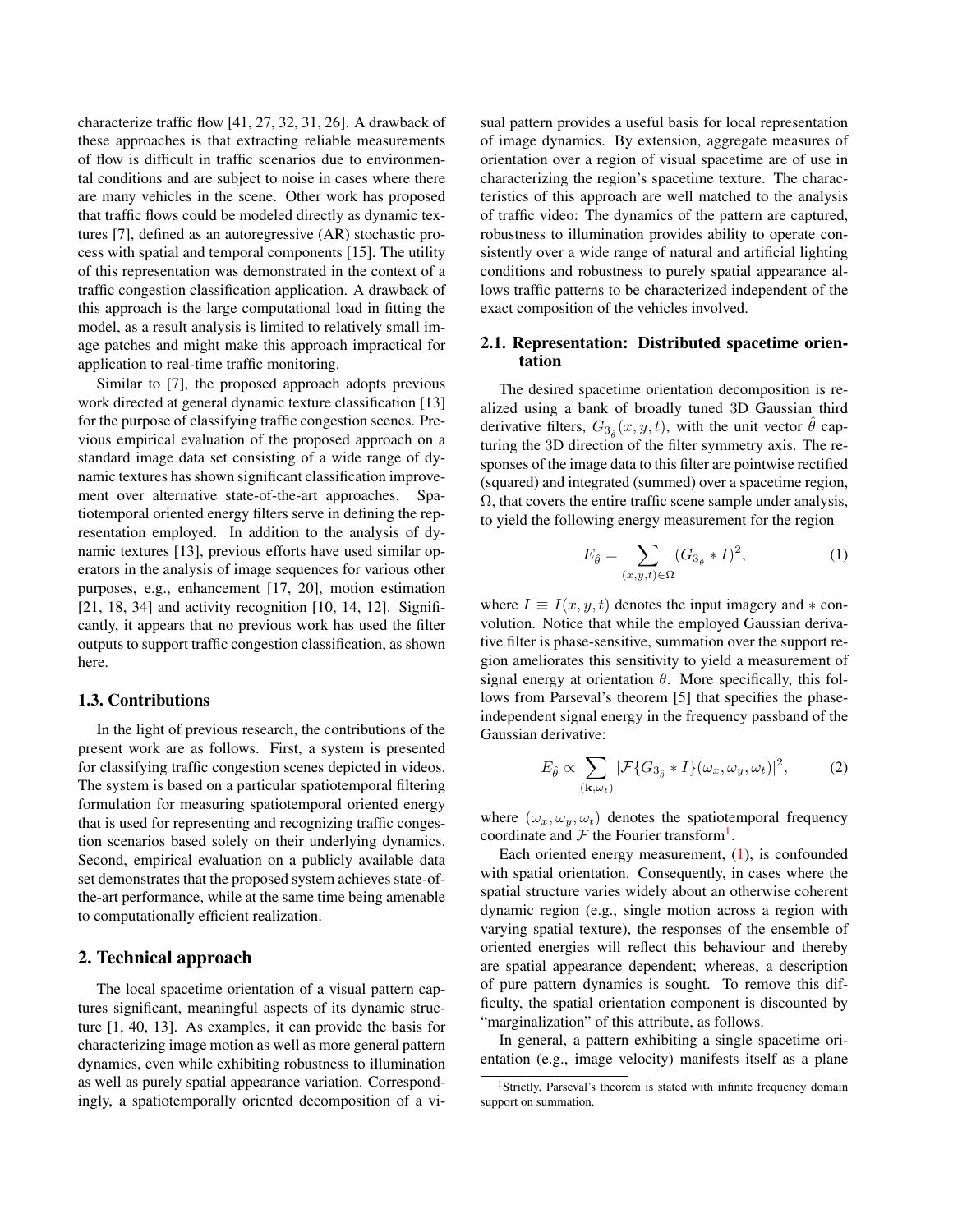through the origin in the frequency domain [\[39\]](#page-7-28). Correspondingly, summation across a set of  $x-y-t$ -oriented energy measurements consistent with a single frequency domain plane through the origin is indicative of energy along the associated spacetime orientation, independent of purely spatial orientation. Since Gaussian derivative filters of order  $N = 3$  are used in the oriented filtering, [\(1\)](#page-1-1), it is appropriate to consider  $N+1=4$  equally spaced directions along each frequency domain plane of interest, as  $N + 1$  directions are needed to span orientation in a plane with Gaussian derivative filters of order  $N$  [\[19\]](#page-7-29). Let each plane be parameterized in terms of its unit normal,  $\hat{\mathbf{n}}$ ; a set of equally spaced  $N+1$ directions within the plane are given as

<span id="page-2-1"></span>
$$
\hat{\theta}_i = \cos\left(\frac{2\pi i}{N+1}\right)\hat{\theta}_a(\hat{\mathbf{n}}) + \sin\left(\frac{2\pi i}{N+1}\right)\hat{\theta}_b(\hat{\mathbf{n}}), \ 0 \le i \le N,
$$
\n(3)

with

$$
\hat{\theta}_a(\hat{\mathbf{n}}) = \hat{\mathbf{n}} \times \hat{\mathbf{e}}_x / \|\hat{\mathbf{n}} \times \hat{\mathbf{e}}_x\| \quad \hat{\theta}_b(\hat{\mathbf{n}}) = \hat{\mathbf{n}} \times \hat{\theta}_a(\hat{\mathbf{n}}) \quad (4)
$$

where  $\hat{\mathbf{e}}_x$  denotes the unit vector along the  $\omega_x$ -axis<sup>[2](#page-2-0)</sup>.

Now, energy along a frequency domain plane with normal  $\hat{\bf{n}}$  and spatial orientation discounted through marginalization, is given by summation across the set of measurements,  $E_{\hat{\theta}_i}$ , as

<span id="page-2-2"></span>
$$
\tilde{E}_{\hat{\mathbf{n}}} = \sum_{i=0}^{N} E_{\hat{\theta}_i},
$$
\n(5)

with  $\hat{\theta}_i$  one of  $N + 1 = 4$  specified directions, [\(3\)](#page-2-1), and each  $E_{\hat{\theta}_i}$  calculated via the oriented energy filtering, [\(1\)](#page-1-1). In the present implementation, 27 different spacetime orientations, as specified by  $\hat{\mathbf{n}}$ , are made explicit, corresponding to static (no motion/orientation orthogonal to the image plane), slow (half pixel/frame movement), medium (one pixel/frame movement) and fast (two pixel/frame movement) motion in the directions leftward, rightward, upward, downward and diagonal, and flicker/infinite vertical and horizontal motion (orientation orthogonal to the temporal axis); although, due to the relatively broad tuning of the filters employed, responses arise to a range of orientations about the peak tunings.

Finally, the marginalized energy measurements, [\(5\)](#page-2-2), are confounded by the local contrast of the signal and as a result increase monotonically with contrast. This makes it impossible to determine whether a high response for a particular spacetime orientation is indicative of its presence or is indeed a low match that yields a high response due to significant contrast in the signal. To arrive at a purer measure of spacetime orientation, the energy measures are normalized

by the sum of consort planar energy responses,

<span id="page-2-3"></span>
$$
\hat{E}_{\hat{\mathbf{n}}_i} = \tilde{E}_{\hat{\mathbf{n}}_i} / \left( \sum_{j=1}^M \tilde{E}_{\hat{\mathbf{n}}_j} + \epsilon \right), \tag{6}
$$

where M denotes the number of spacetime orientations considered and  $\epsilon$  is a constant introduced as a noise floor. Conceptually,  $(1)$  -  $(6)$  can be thought of as taking an image sequence,  $I(x, y, t)$ , and carving its power spectrum into a set of planes, with each plane corresponding to a particular spacetime orientation, to provide a relative indication of the presence of structure along each plane.

#### 2.2. Representation properties

The constructed representation enjoys a number of attributes worth emphasizing. First, owing to the bandpass nature of the Gaussian derivative filters  $(1)$ , the representation is invariant to additive photometric bias in the input signal. Second, owing to the divisive normalization [\(6\)](#page-2-3), the representation is invariant to multiplicative photometric bias. These first two invariances combine to provide a level of robustness to illumination variation, which is important in the analysis of traffic video, if it is to provide consistent results across diurnal and other anticipated lighting variations. Third, owing to the marginalization [\(5\)](#page-2-2), the representation is invariant to changes in appearance manifest as spatial orientation variation. Overall, these three invariances allow abstractions to be robust to pattern changes that do not correspond to dynamic pattern variation (i.e., spatial appearance), even while making explicit local orientation structure that arises with temporal variation. Robustness to purely spatial appearance is of importance for traffic congestion classification to provide consistent estimates independent of the particular composition of vehicles that are present in a given scene. Finally, the representation is efficiently realized via linear (separable convolution, pointwise addition) and pointwise non-linear (squaring, division) operations; thus, efficient computations are realized [\[19\]](#page-7-29), including real-time realizations on GPUs [\[42\]](#page-7-30). The issue of computational complexity is important since a system may consist of an array of hundreds of video cameras including the potential need for real-time analysis.

Overall, each of the normalized oriented energies can be viewed as expressing the evidence for the presence of a particular, spacetime oriented structure. Taken as an ensemble (distribution), they provide the relative contribution of each spacetime orientation in the decomposition of the traffic scene signal under consideration.

# <span id="page-2-4"></span>2.3. Recognition: Spacetime orientation distribution similarity

An ensemble of (normalized) energy measurements,  $\hat{E}_{\hat{n}_i}$ , is taken as a distribution with spatiotemporal orien-

<span id="page-2-0"></span><sup>&</sup>lt;sup>2</sup>Depending on the spacetime orientation sought,  $\hat{\mathbf{e}}_x$  can be replaced with another axis to avoid the case of an undefined vector.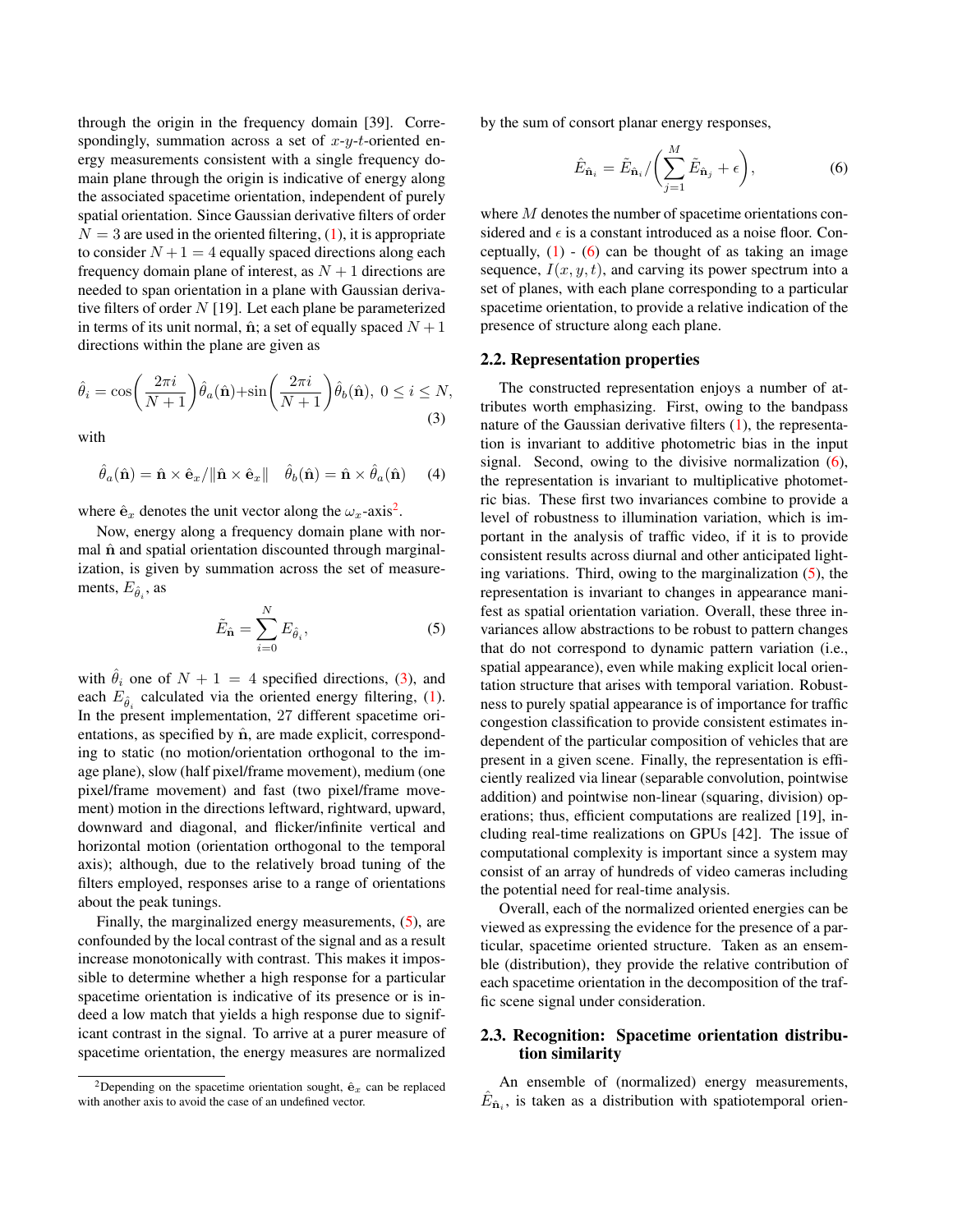| <b>Algorithm 1:</b> Traffic congestion recognition.                                                                                                                                                           |
|---------------------------------------------------------------------------------------------------------------------------------------------------------------------------------------------------------------|
| <b>Input:</b> $Q$ : Query traffic video, $D$ : Database containing labeled<br>traffic congestion videos<br><b>Output:</b> c: Classification label                                                             |
| Step 1: Compute spacetime oriented energy<br>representation (Sec. 2.1)<br>1. Initialize $3D G_3$ steerable basis.<br>2. Compute normalized spacetime oriented energies for $Q$ and $D$ ,<br>Eq. $(1) - (6)$ . |
| Step 2: Recognition (Sec. 2.3)<br>3. Compute nearest-neighbour of $Q$ in $D$ using the Bhattacharyya<br>measure, $(7)$ .<br>4. Assign label of nearest-neighbour in $D$ to $c$ .                              |

tation,  $\hat{\mathbf{n}}_i$ , as variable. (In practice, these measurements are maintained as histograms.) Given the spacetime oriented energy distributions of an input query and database with entries represented in like fashion, the final step of the approach is recognition. In the present application, the database is composed of a set of spatiotemporal oriented energy distributions labeled according to the level of congestion that were derived from a set of exemplar traffic videos; the queries derive from traffic video that is to be classified and are likewise represented in terms of their spatiotemporal oriented energy distributions. In general, to compare two distributions, denoted x and y, there are several standard similarity measures in the literature that are applicable [\[33\]](#page-7-31). In the present application, the Bhattacharyya measure was employed as it was empirically demonstrated to yield superior classification performance over other popular measures for dynamic texture recognition [\[13\]](#page-7-18). (In the following, individual entries in the employed histogram representation of the distributions are specified via subscripting, e.g.,  $x_i$ , and summations are taken across all bins.) In particular, the Bhattacharyya coefficient (similarity on hyper-sphere) [\[4\]](#page-6-5) is defined as

<span id="page-3-0"></span>
$$
s_B(\mathbf{x}, \mathbf{y}) = \sum_i \sqrt{x_i y_i}.
$$
 (7)

Finally, for any given distance measure, a method must be defined to determine the classification of a given probe relative to the database entries. In this work, a standard Nearest-Neighbour (NN) classifier [\[16\]](#page-7-32) was used in the experiments to be presented. Although not state-of-the-art, the NN classifier has been shown to yield competitive results relative to the state-of-the-art Support Vector Machine (SVM) classifier [\[37\]](#page-7-33) for dynamic texture classification [\[8\]](#page-7-34) and thus provides a useful lower-bound on performance.

<span id="page-3-1"></span>To recapitulate, the proposed system for traffic congestion recognition is given in algorithmic terms in Algorithm [1.](#page-3-1)

| <b>Traffic</b><br><b>Condition</b> | <b>Description</b>             | <b>Number</b><br>of Videos |
|------------------------------------|--------------------------------|----------------------------|
| light                              | traffic around the speed limit | 165                        |
| medium                             | reduced speed                  | 45                         |
| heavy                              | slow or stop and go speeds     | 44                         |

<span id="page-3-3"></span>Table 1. UCSD traffic data set summary.

|    |                   | <b>Classified</b> |        |       |
|----|-------------------|-------------------|--------|-------|
|    |                   | light             | medium | heavy |
| ख़ | light (total 165) | <b>163</b>        |        |       |
|    | medium (45)       |                   | 40     |       |
|    | heavy $(44)$      |                   |        | 39    |

<span id="page-3-4"></span>Table 2. Traffic congestion confusion matrix. Cumulative confusion matrix for traffic congestion classification for all four testing trials using the proposed system.

## 3. Empirical evaluation

# 3.1. UCSD traffic data set

The UCSD traffic video data set $3$  consists of video sequences of daytime highway traffic in Seattle, Washington, totalling 20 minutes of video footage [\[7\]](#page-6-2). The videos contain a variety of traffic congestion patterns and weather conditions (e.g., raining, overcast and sunny). Each video has a resolution of  $320 \times 240$  pixels with 42 to 52 frames captured at 10 frames per second. The data set provides representative  $48 \times 48$  video patches for training and testing, which were manually selected over the area with the "most activity". Also, hand-labeled ground truth is provided that describes the amount of traffic congestion in each sequence. In total there are 254 video sequences, grouped into three classes of traffic congestion, light, medium and heavy; see Table [1](#page-3-3) for summary. Example frames from the data set are shown in Fig. [1.](#page-4-0)

## 3.2. Traffic congestion classification

In previous work using the USCD traffic video data set [\[7\]](#page-6-2), reported traffic congestion classification results were computed as the average classification rate taken over four trial runs. Each trial consisted of splitting the data differently with 75% of the video samples reserved for training and 25% for testing. The training and test data splits for each trial are provided with the data set. The empirical results described next are based on the same testing protocol.

The proposed system achieved an overall classification rate of 95.28%. By way of comparison, the best previous result reported on this data set resulted in an overall classification result of 94.5%. Table [2](#page-3-4) provides the cumulative confusion matrix for all four testing trials using the pro-

<span id="page-3-2"></span><sup>3</sup>Available at: <www.svcl.ucsd.edu/projects/traffic>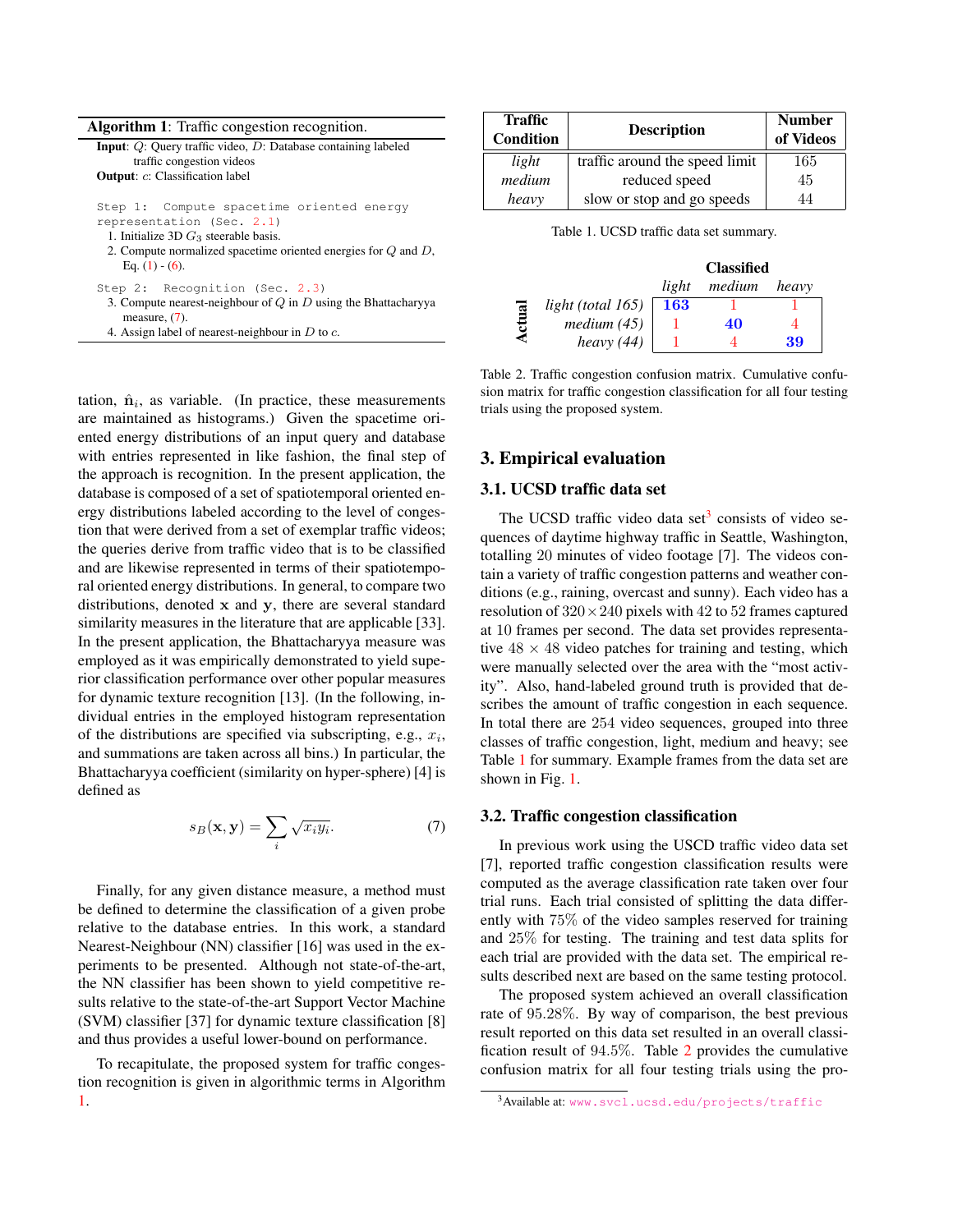

Figure 1. Example frames from the UCSD traffic video data set. The sample frames depict various traffic congestion conditions, coarsely categorized as light (top row), medium (middle row) and heavy traffic (bottom row).

<span id="page-4-0"></span>posed system. Figure [2](#page-5-0) shows a correct classification result for each of the three traffic congestion conditions.

As shown in Table [2,](#page-3-4) the majority of misclassifications (ten cases in total) occur between neighbouring classes (i.e., light vs. medium and medium vs. heavy). Given the indeterminate nature of category boundaries and the corresponding ambiguities of generating ground truth, such matches are reasonable. Figure [3](#page-6-6) (a) shows an example of this ambiguity where the input depicting heavy traffic is matched closest to an instance of medium traffic. The remaining two misclassifications are related to confusions between light and heavy traffic (i.e., non-neighbouring classes). In both instances, the light traffic sequences largely depict the background (i.e., few cars are present), while the matched heavy traffic sequences depict cars that are virtually at a standstill (see Fig. [3](#page-6-6) (b) for an example). From the viewpoint of dynamics, both scenes are similar and thus the matches are reasonable.

As noted above, in previous experiments with the UCSD database [\[7\]](#page-6-2), an alternative approach based on dynamic texture analysis yielded a comparable overall recognition rate  $(94.5\%)$ ; however, this result was based on the computationally intensive estimation of an autoregressive stochastic model of dynamic texture, which, to date, precludes efficient computation and real-time applications. In contrast, the spatiotemporal oriented energy model of dynamic texture that is demonstrated here is amenable to real-time estimation [\[42\]](#page-7-30). Ability to analyze traffic video in an efficient fashion impacts the manner in which the results can be deployed, e.g., if traffic video is to be analyzed for congestion to advise drivers and otherwise control traffic online, then real-time operation is critical.

## 4. Discussion and summary

The main contribution in this paper is a system for recognizing traffic congestion scenarios from video based on their observed visual dynamics. Dynamic information is encapsulated by a set of spacetime orientation measurements realized by a particular spatiotemporal filtering formulation for measuring spatiotemporal oriented energy. As compared to most extant approaches, the proposed system has the following key advantages: (i) does not rely on segmentation, (ii) does not rely on tracking, (iii) does not rely on optical flow estimation, (iv) can accommodate variable appearance, such as lighting variation and (v) is amenable to efficient computation.

There are several possible directions for future work. First, the current approach has limited ability to distinguish between completely stopped traffic and an empty (stationary) roadway because it is based on scene dynamics (both stopped traffic and the empty roadway are static). Other approaches based on dynamics also exhibit this limitation. A straightforward way to extend the current approach to make this distinction would be to incorporate spatial appearance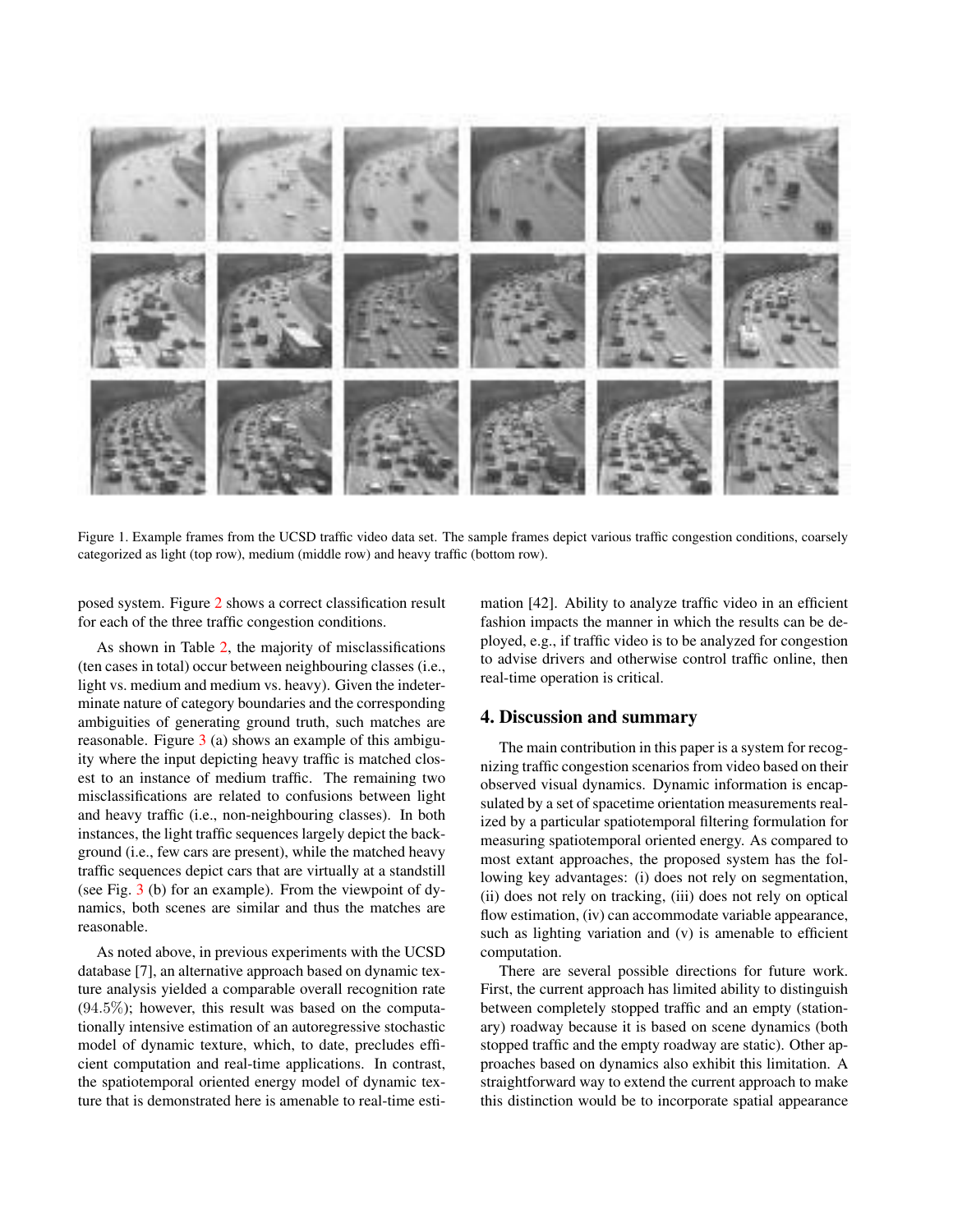







(c) heavy congestion

<span id="page-5-0"></span>Figure 2. Example correct classifications for traffic congestion categorization. In each subfigure, the first row shows several frames from an input sequence and the second row shows the corresponding nearest match in the database.

information in the form of a background image that would distinguish the presence vs. absence of vehicles. Second, extensions related to detecting anomalous traffic behaviour, such as detecting the presence of vehicles moving in the

wrong direction (cf. [\[31\]](#page-7-15)), is another interesting direction for future research. Third, attention in the current system has been limited to vehicle-based scene elements. The analysis of the movement of pedestrians and crowds is an inter-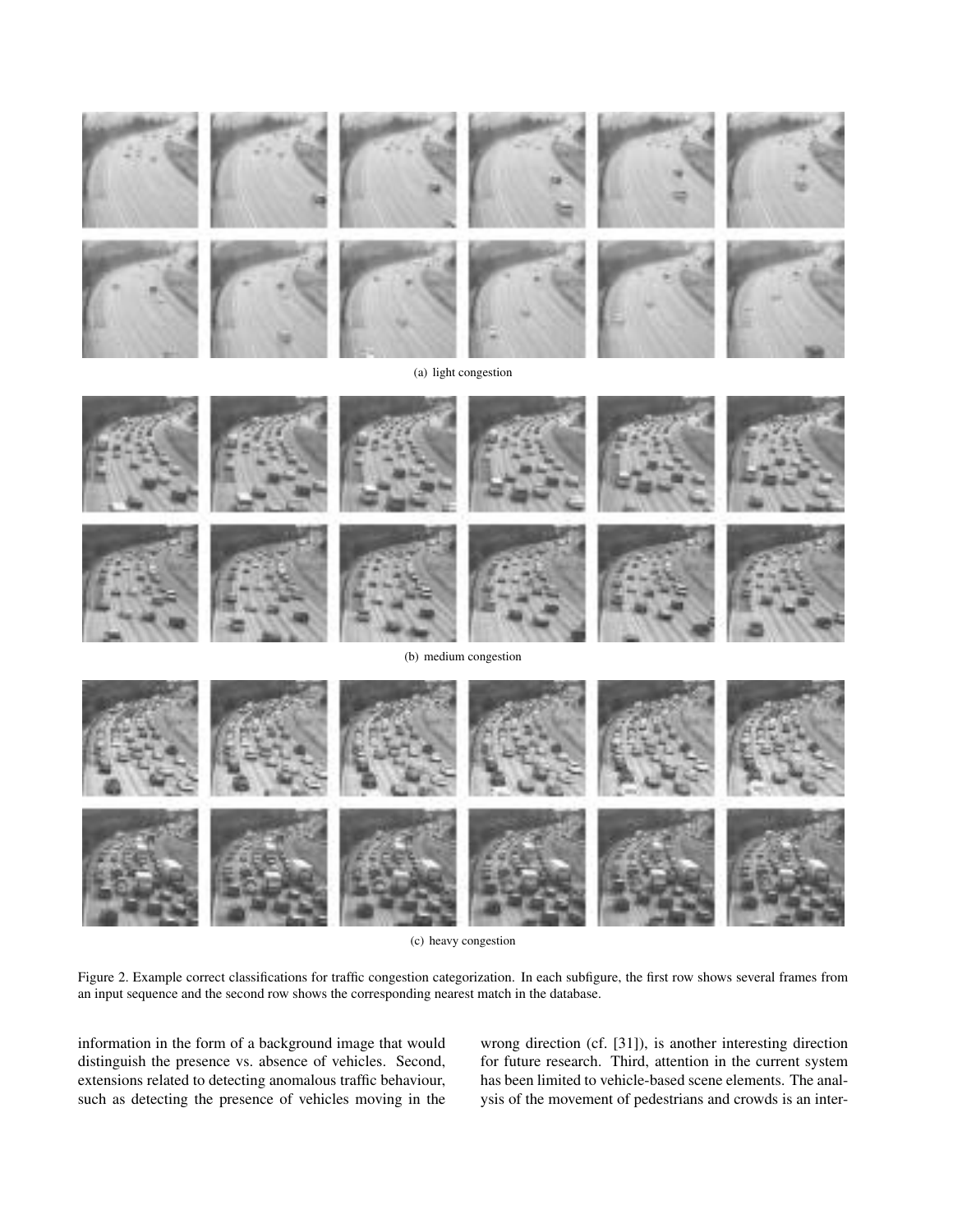

(b) heavy congestion misclassified as light

<span id="page-6-6"></span>Figure 3. Example misclassifications for traffic congestion categorization. In each subfigure, the first row shows several frames from an input sequence and the second row shows the corresponding nearest match in the database.

esting domain for further application of the proposed system (cf. [\[2\]](#page-6-7)).

In summary, this paper has presented a system for recognizing traffic congestion scenarios based on the underlying pattern dynamics. The approach is based on a distributed characterization of visual spacetime in terms of 3D,  $(x, y, t)$ , spatiotemporal orientation. Empirical evaluation on a publicly available data set assembled from real world data shows that the proposed system achieves state-of-theart performance, while being amenable to computationally efficient realization.

## Acknowledgements

Portions of this research were funded by an NSERC Discovery Grant to R. Wildes.

#### References

- <span id="page-6-3"></span>[1] E. Adelson and J. Bergen. Spatiotemporal energy models for the perception of motion. *JOSA-A*, 2(2):284–299, 1985.
- <span id="page-6-7"></span>[2] E. Andrade, S. Blunsden, and R. Fisher. Modelling crowd scenes for event detection. In *ICPR*, pages I: 175–178, 2006.
- <span id="page-6-0"></span>[3] D. Beymer, P. McLauchlan, B. Coifman, and J. Malik. A real time computer vision system for measuring traffic parameters. In *CVPR*, pages 495–501, 1997.
- <span id="page-6-5"></span>[4] A. Bhattacharyya. On a measure of divergence between two statistical populations defined by their probability distribution. *Bull. Calcutta Math. Soc.*, 35:99–110, 1943.
- <span id="page-6-4"></span>[5] R. Bracewell. *The Fourier Transform and Its Applications*. New York, New York: McGraw-Hill, 2000.
- <span id="page-6-1"></span>[6] A. Cavallaro, O. Steiger, and T. Ebrahimi. Tracking video objects in cluttered background. *CirSysVideo*, 15(4):575– 584, 2005.
- <span id="page-6-2"></span>[7] A. Chan and N. Vasconcelos. Classification and retrieval of traffic video using auto-regressive stochastic processes. In *IVS*, pages 771–776, 2005.